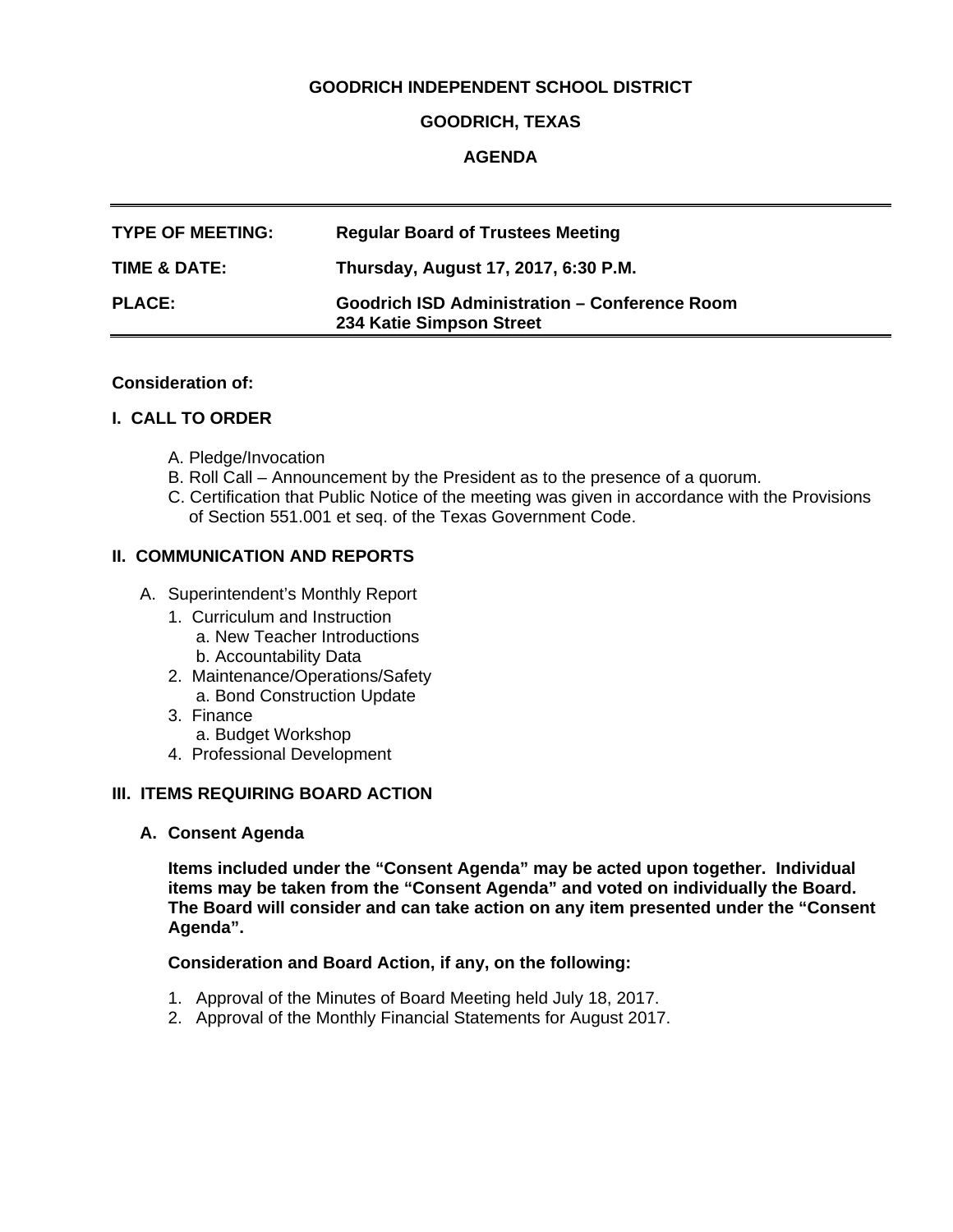## **B**. **Business**

- 1. Discussion/Adoption of Proposed Tax Rate & Set Public Hearing Date to Adopt 2017-2018 Budget and Proposed Tax Rate.
- 2. Discussion/Act Upon a Resolution Regarding a Financing Agreement for the Purpose of Procuring a "Vehicle".
- 3. Discussion/Approval of the 2017-2018 T-TESS Appraisal Calendar/Appraisers.
- 4. Discussion/Ratification of the GISD District of Innovation Plan.
- 5. Discussion/Approval of 2017-2018 Student Handbook-Post Legislative Update.
- 6. Discussion/Approval of 2017-2018 Student Code of Conduct Handbook.
- 7. Review District Investment Policy and Strategies TASB Policy CDA Local.

# **IV. REPORTS AND PROPOSALS OF BOARD MEMBERS**

## **V. CITIZEN PARTICIPATION**

Local Board Policy (BED Local) adopted July 22, 2004

At regular meetings the Board shall allot 30 minutes to hear persons who desire to make comments to the Board. Persons who wish to participate in this portion of the meeting shall sign up as they arrive, indicating the topic about which they wish to speak. Public participation is limited to the open forum portion of the meeting. At all other times during the Board meeting the audience shall not enter into discussions or debates on matters being considered by the Board. No presentation shall exceed five (5) minutes. Delegations of more than five people shall appoint one person to represent their views for the (5) minutes allotted. Specific factual information or recitations of existing policy may be furnished in response to inquiries, but the Board **may not** deliberate, discuss, or make any decision on any subject not on the agenda.

# **VII. EXECUTIVE SESSION**

The Board of Trustees will conduct an Executive Session Pursuant to the following provisions of Texas Open Meetings Act Texas Government Code Section 55.001 et seq.:

## **A. Personnel**

An Executive Session will be held for the purpose of discussing personnel, hearing complaints against personnel, or to deliberate the appointment, employment, evaluation, reassignment, duties, discipline, or dismissal of a public officer or employee as follows:

- 1. Consider Acceptance of Resignation and/or Retirement of Personnel.
- 2. Consider Employment of Professional Personnel.

The open session of the meeting will adjourn; the Board will reconvene in closed session to discuss matters of personnel under Texas Government Code, Section 551.074. Following discussion in the closed session, the Board will reconvene in open session for action to be taken on items discussed in the closed session.